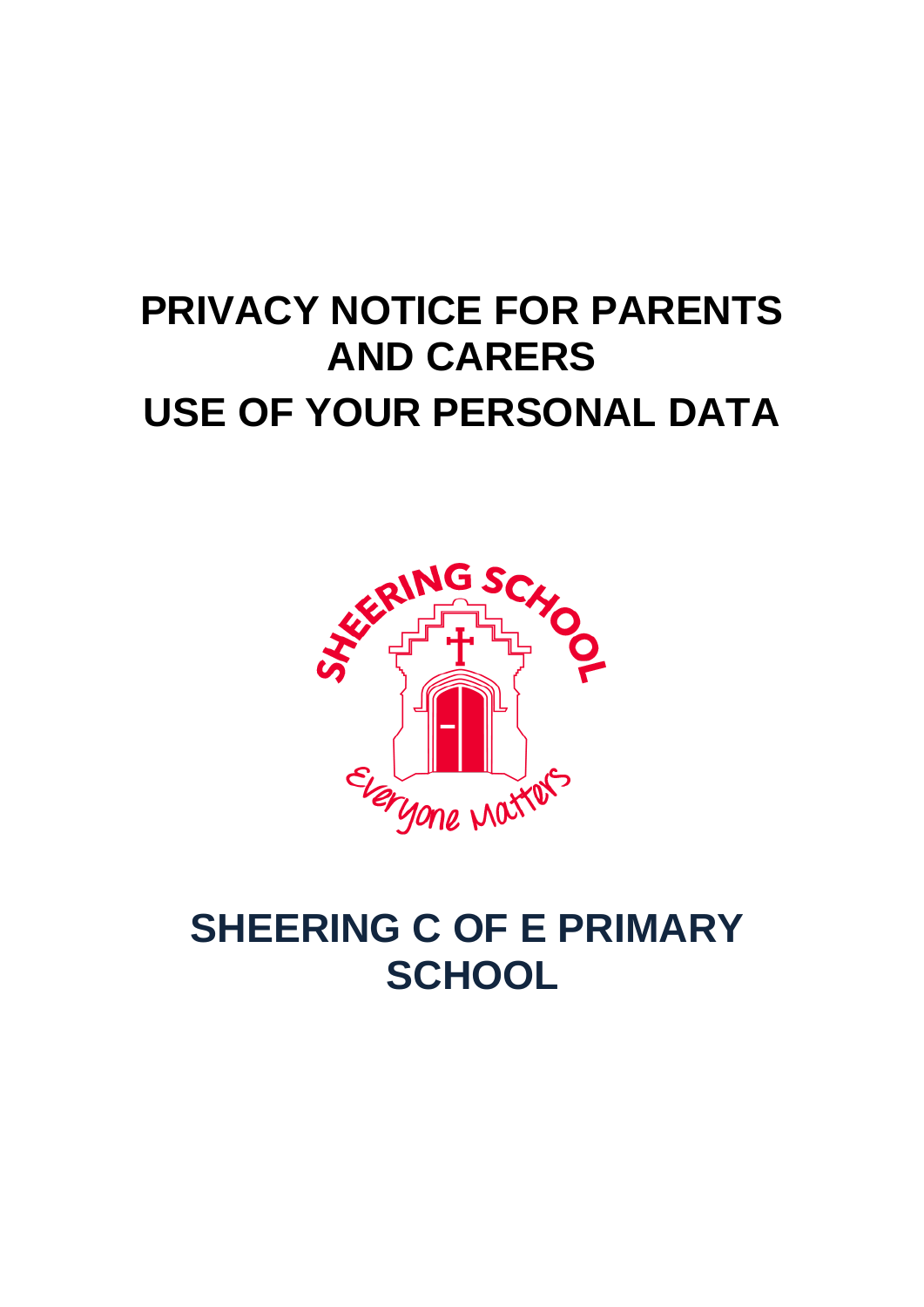# **Contents**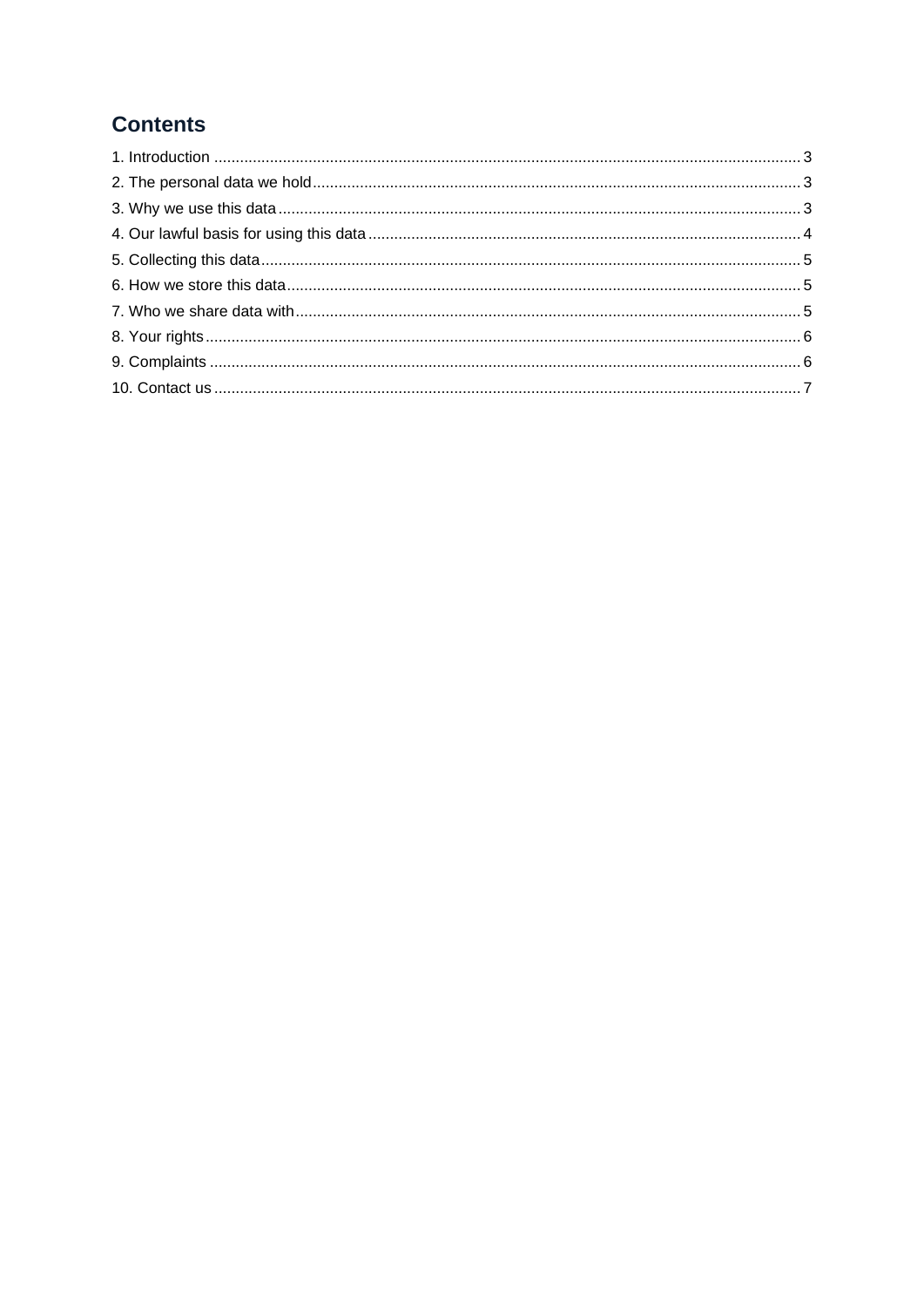# <span id="page-2-0"></span>1. Introduction

Under UK data protection law, individuals have a right to be informed about how our school uses any personal data that we hold about them. We comply with this right by providing 'privacy notices' (sometimes called 'fair processing notices') to individuals where we are processing their personal data.

This privacy notice explains how we collect, store and use personal data about **parents and carers of pupils at our school**.

We, Sheering C of E Primary School, The Street, Sheering, Bishop's Stortford. Herts CM22 7LU. Tel. 01279 734210, are the 'data controller' for the purposes of UK data protection law.

Our data protection officer is Jennie Rowan (see 'Contact us' below).

# <span id="page-2-1"></span>2. The personal data we hold

Personal data that we may collect, use, store and share (when appropriate) about you includes, but is not restricted to:

- Contact details and contact preferences (such as your name, address, email address and telephone numbers)
- > Details of your family circumstances
- Details of any safeguarding information including court orders or professional involvement
- Records of your correspondence and contact with us
- Details of any complaints you have made

We may also collect, use, store and share (when appropriate) information about you that falls into "special categories" of more sensitive personal data. This includes, but is not restricted to, information about:

- Any health conditions you have that we need to be aware of
- Photographs and CCTV images captured in school

We may also hold data about you that we have received from other organisations, including other schools and social services.

# <span id="page-2-2"></span>3. Why we use this data

We use the data listed above to:

- a) Report to you on your child's attainment and progress
- b) Keep you informed about the running of the school (such as emergency closures) and events.
- c) Provide appropriate pastoral care.
- d) Protect pupil welfare
- e) Administer admissions waiting lists.
- f) Comply with our legal and statutory obligations.

### **3.1 Use of your personal data for marketing purposes**

Where you have given us consent to do so, we may send you marketing information by email or text promoting school events, campaigns, charitable causes or services that may be of interest to you.

You can withdraw consent or 'opt out' of receiving these emails and/or texts at any time by clicking on the 'Unsubscribe' link at the bottom of any such communication, or by contacting us (see 'Contact us' below).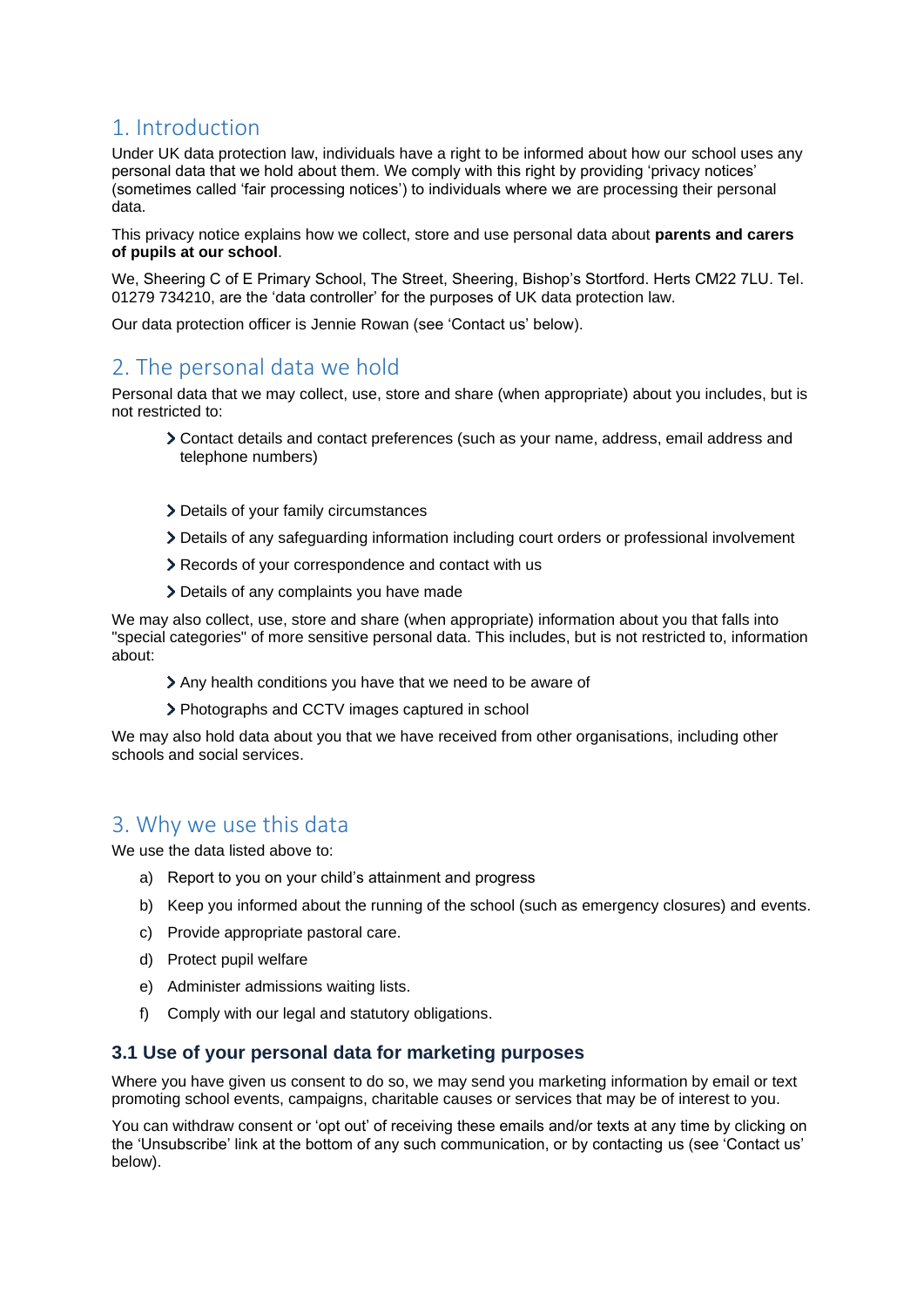## **3.2 Use of your personal data in automated decision making and profiling**

We do not currently process any personal data through automated decision making or profiling. If this changes in the future, we will amend any relevant privacy notices in order to explain the processing to you, including your right to object to it.

# <span id="page-3-0"></span>4. Our lawful basis for using this data

Our lawful bases for processing your personal data for the purposes listed in section 3 above are as follows:

- $\triangleright$  For the purposes of a,b,c,d,e,f,, in accordance with the 'public task' basis we need to process data to fulfil our statutory function as a school
- $\triangleright$  For the purposes of a,b,c,d,e,f, in accordance with the 'legal obligation' basis we need to process data to meet our responsibilities under law as set out here:

You may wish to refer to the [ICO's guidance on the lawful basis for processing](https://ico.org.uk/for-organisations/guide-to-data-protection/guide-to-the-general-data-protection-regulation-gdpr/lawful-basis-for-processing/)

 $\triangleright$  For the purposes of b,d,f, in accordance with the 'vital interests' basis – we will use this personal data in a life-or-death situation

Where you have provided us with consent to use your data, you may withdraw this consent at any time. We will make this clear when requesting your consent, and explain how you would go about withdrawing consent if you wish to do so.

#### **4.1 Our basis for using special category data**

For 'special category' data, we only collect and use it when we have both a lawful basis, as set out above, and one of the following conditions for processing as set out in UK data protection law:

- We have obtained your explicit consent to use your personal data in a certain way
- We need to perform or exercise an obligation or right in relation to employment, social security or social protection law
- We need to protect an individual's vital interests (i.e. protect your life or someone else's life), in situations where you're physically or legally incapable of giving consent
- The data concerned has already been made manifestly public by you
- We need to process it for the establishment, exercise or defence of legal claims
- We need to process it for reasons of substantial public interest as defined in legislation
- We need to process it for health or social care purposes, and the processing is done by, or under the direction of, a health or social work professional or by any other person obliged to confidentiality under law
- We need to process it for public health reasons, and the processing is done by, or under the direction of, a health professional or by any other person obliged to confidentiality under law
- We need to process it for archiving purposes, scientific or historical research purposes, or for statistical purposes, and the processing is in the public interest

For criminal offence data, we will only collect and use it when we have both a lawful basis, as set out above, and a condition for processing as set out in UK data protection law. Conditions include:

- We have obtained your consent to use it in a specific way
- We need to protect an individual's vital interests (i.e. protect your life or someone else's life), in situations where you're physically or legally incapable of giving consent
- The data concerned has already been made manifestly public by you
- We need to process it for, or in connection with, legal proceedings, to obtain legal advice, or for the establishment, exercise or defence of legal rights
- We need to process it for reasons of substantial public interest as defined in legislation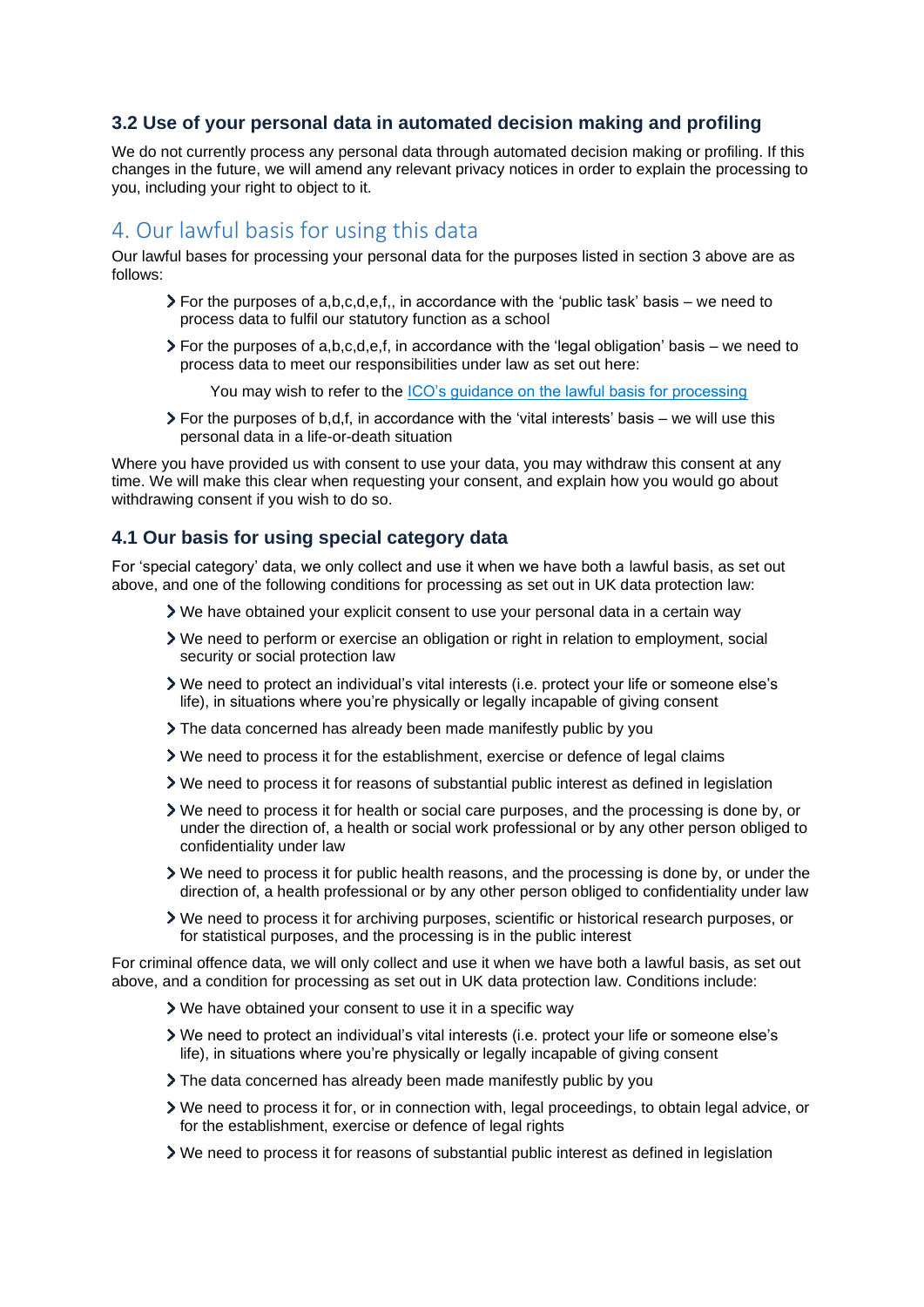# <span id="page-4-0"></span>5. Collecting this data

While the majority of information we collect about you is mandatory, there is some information that can be provided voluntarily.

Whenever we seek to collect information from you, we make it clear whether you must provide this information (and if so, what the possible consequences are of not complying), or whether you have a choice.

Most of the data we hold about you will come from you, but we may also hold data about you from:

- **Local authorities**
- Government departments or agencies
- Your children
- > Police forces, courts, tribunals

## <span id="page-4-1"></span>6. How we store this data

We keep personal information about you while your child is attending our school. We may also keep it beyond their attendance at our school if this is necessary. Our record retention schedule sets out how long we keep information about parents and carers.

If you wish to request a copy of our record retention schedule, please contact the School Office either by email [admin@sheering.essex.sch.uk](mailto:admin@sheering.essex.sch.uk) or telephone 01279 734210

We have put in place appropriate security measures to prevent your personal information being accidentally lost, used or accessed in an unauthorised way, altered or disclosed.

We will dispose of your personal data securely when we no longer need it.

# <span id="page-4-2"></span>7. Who we share data with

We do not share information about you with any third party without consent unless the law and our policies allow us to do so.

Where it is legally required, or necessary (and it complies with UK data protection law), we may share personal information about you with:

- Our local authority, Essex County Council– to meet our legal obligations to share certain information with it, such as safeguarding concerns and information about exclusions
- Government departments or agencies
- > Our regulator, Ofsted
- Health authorities Virgincare Pupil health welfare
- Health and social welfare organisations YCT Counselling
- > Police forces, courts, tribunals

### **7.1 Transferring data internationally**

Where we transfer your personal data to a third-party country or territory, we will do so in accordance with UK data protection law.

In cases where we have to set up safeguarding arrangements to complete this transfer, you can get a copy of these arrangements by contacting us.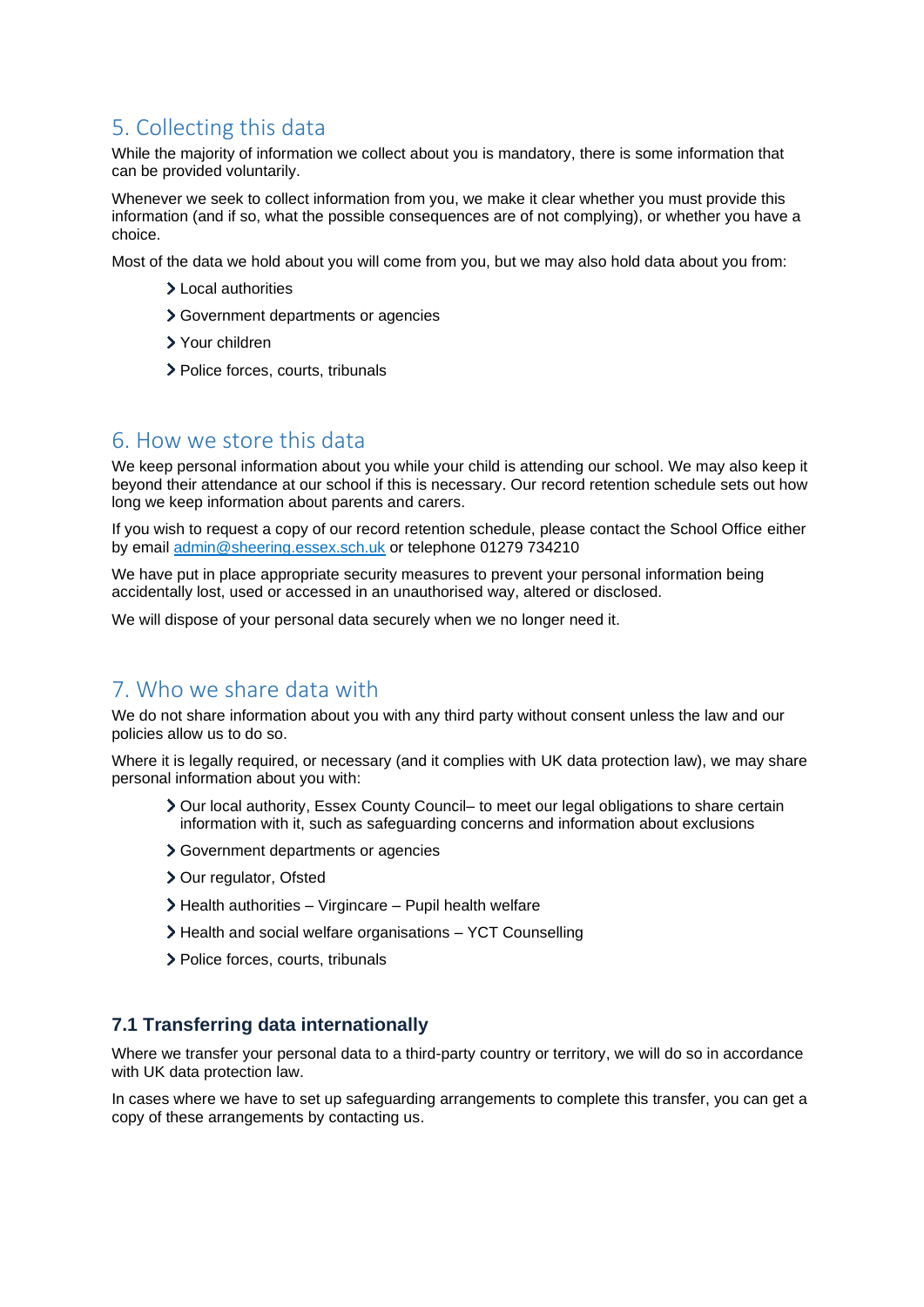# <span id="page-5-0"></span>8. Your rights

### **8.1 How to access personal information that we hold about you**

You have a right to make a 'subject access request' to gain access to personal information that we hold about you.

If you make a subject access request, and if we do hold information about you, we will (subject to any exemptions that may apply):

- > Give you a description of it
- Tell you why we are holding and processing it, and how long we will keep it for
- Explain where we got it from, if not from you
- > Tell you who it has been, or will be, shared with
- Let you know whether any automated decision-making is being applied to the data, and any consequences of this
- Give you a copy of the information in an intelligible form

You may also have the right for your personal information to be transmitted electronically to another organisation in certain circumstances.

If you would like to make a request, please contact us (see 'Contact us' below).

## **8.2 Your other rights regarding your data**

Under UK data protection law, you have certain rights regarding how your personal data is used and kept safe. For example, you have the right to:

- Object to our use of your personal data
- Prevent your data being used to send direct marketing
- Object to and challenge the use of your personal data for decisions being taken by automated means (by a computer or machine, rather than by a person)
- In certain circumstances, have inaccurate personal data corrected
- $\geq$  In certain circumstances, have the personal data we hold about you deleted or destroyed, or restrict its processing
- Withdraw your consent, where you previously provided it for the collection, processing and transfer of your personal data for a specific purpose
- In certain circumstances, be notified of a data breach
- Make a complaint to the Information Commissioner's Office
- Claim compensation for damages caused by a breach of the data protection regulations

To exercise any of these rights, please contact us (see 'Contact us' below).

# <span id="page-5-1"></span>9. Complaints

We take any complaints about our collection and use of personal information very seriously.

If you think that our collection or use of personal information is unfair, misleading or inappropriate, or have any other concern about our data processing, please raise this with us in the first instance.

Alternatively, you can make a complaint to the Information Commissioner's Office:

- Report a concern online at<https://ico.org.uk/make-a-complaint/>
- Call 0303 123 1113